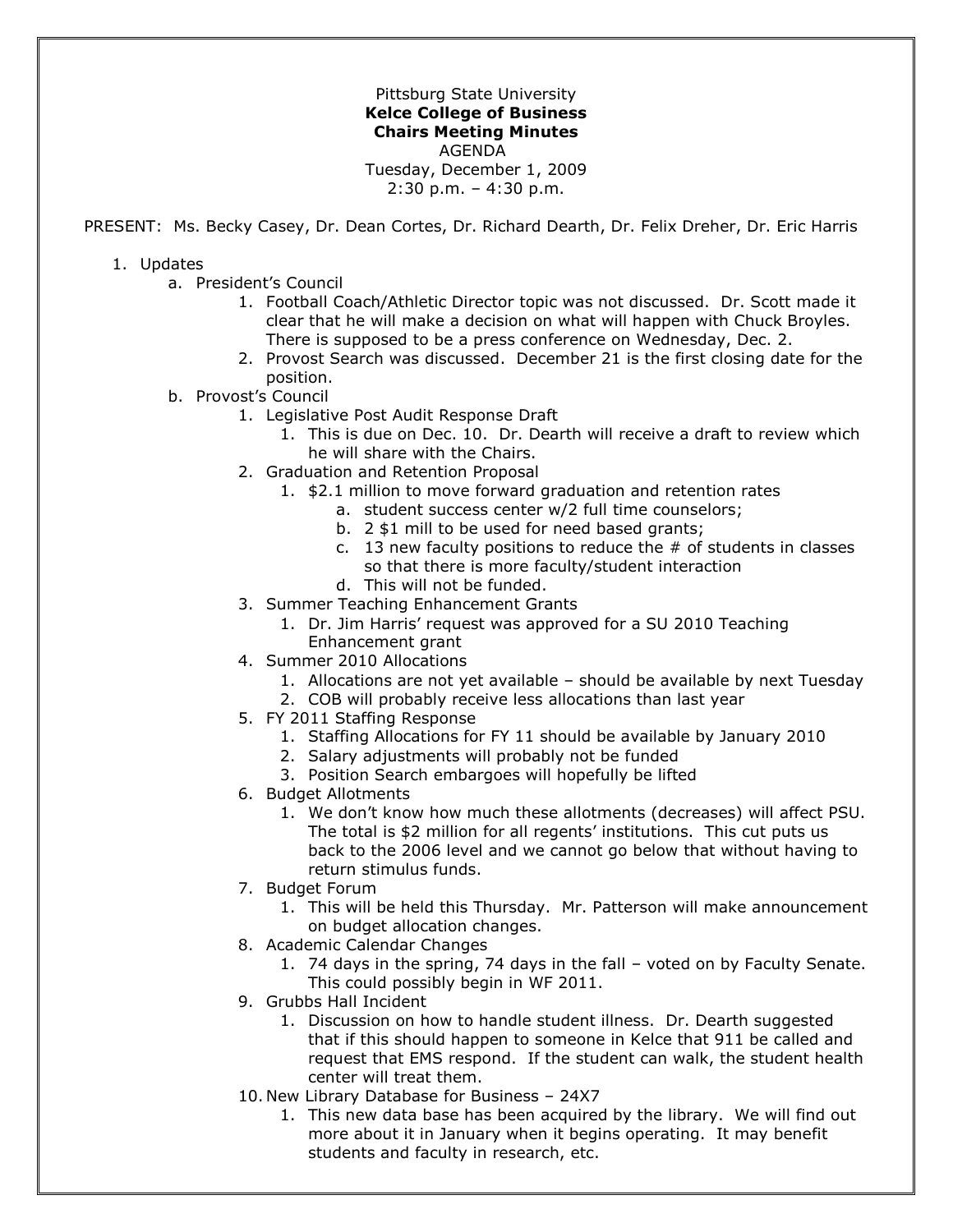- 2. Departmental Issues
	- a. MGMKT none
	- b. CSIS none
	- c. ACCTG none
	- d. ECON Deb may be retiring in April or May
- 3. Discussion items
	- a. Math 153
		- 1. Dr. Dearth has spoken with Dr. Steve Meats about problems involved with the MATH 153 course.
		- 2. Dr. Meats is willing to meet with the MATH department Chair/faculty to see if there is something that he can do to change "attitudes".
		- 3. Dr. Dearth wanted a discussion with Kelce Chairs before Dr. Meats does anything.
			- 1. Discussion followed on potential resolutions/alternatives to the problem.
			- 2. Could potentially stop requiring the MATH 153 course for students working toward a BBA degree. Would need to teach the content of the MATH course in the College of Business, possibly in Operations and Quant.
			- 3. Kelce faculty owns the curriculum and is ultimately in charge of what courses are taught.
		- 4. Proposal to eliminate MATH 153 will be made up by Dr. Harris and the Quant instructors and taken to the Kelce Curriculum Committee, and then presented to the faculty. Content of the course will be assumed to be absorbed in Operations and Quantitative Decision Making. Part of the proposal will be to add a writing course to the curriculum – possibly a 100 level Business Communications course.
	- b. Live Text
		- 1. Ida Asner will probably not make it to the Dec. 11 meeting, but will meet in January. Assessment committee may need to meet to discuss rubrics.
	- c. Search for positions Henry Crouch
		- 1. Position can now be advertised possibly as a quant/decision sciences position. Search process will begin.
	- d. Discussion regarding the elimination of the CS Degree and related issues.
		- 1. There is a meeting scheduled for 12/7 with the Provost (Dr. Dearth, Ms. Casey and Dr. Dreher, etc.) to determine how to go through the process of eliminating the computer science degree. The CS major will be serviced at PSU through the COB until the end of AY 2013.
		- 2. The College of Technology has no interest in absorbing the CS courses at this point.
		- 3. The Provost will be concerned with how to service the remaining CS majors and if the department needs to remain intact until the end of AY 2013.
			- 1. Preferred option for faculty is to move CS and IS faculty to the department of Accounting.
			- 2. Principle issue to be looked at in the meeting on Dec. 7 will be the department structure.
	- e. AQ-PQ Issues White Paper was distributed to Chairs for informational purposes
		- 1. Discussion followed on what process should be followed to re-establish the standards – redefine AQ-PQ.
			- 1. Should an ad hoc committee be formed, or should each department come up with input on who should be determined to be AQ or PQ?
				- a. Suggestion was made to establish an ad hoc committee which would include the chairs and senior faculty and instructors.
				- b. Dr. Dearth needs names of two faculty (1 senior faculty and 1 instructor) from each department and will make the charge to